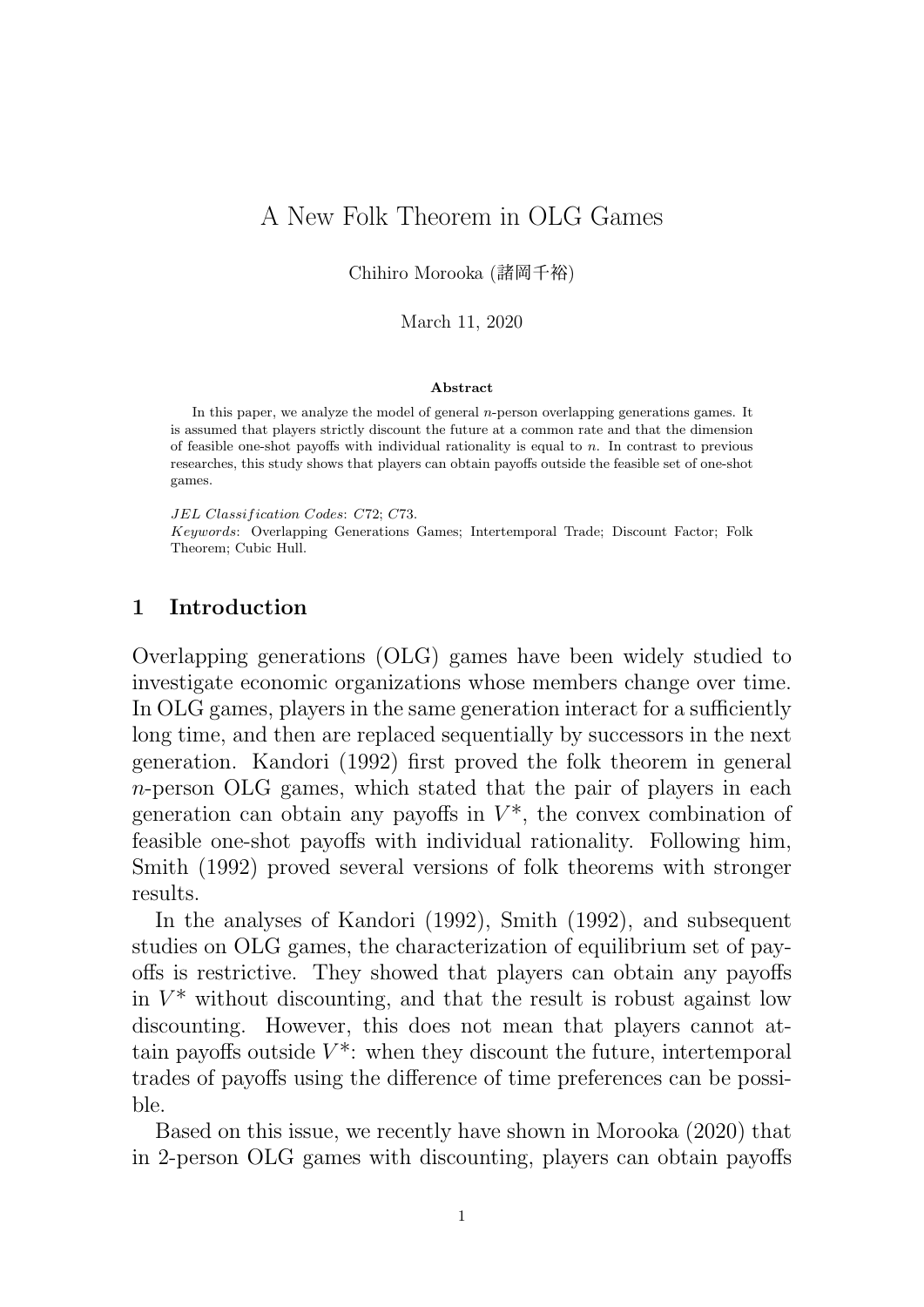outside  $V^*$ . In the present paper, we extend the result of Morooka (2020) to general *n*-person OLG games. Our result shows that under the full dimensionality of  $V^*$ , any payoffs in the cubic hull of  $V^*$ , that is, any payoffs in the smallest *n*-dimensional cube that contains  $V^*$ , are obtainable by the pair of players in each generation.

In order to get the intuition of our result, we consider the one-shot game illustrated in Figure 1. In our model of overlapping generations, each player lives for 3*T* periods, and his first and second opponents are replaced by corresponding new players in *T* and 2*T* periods, respectively, after his entrance, as depicted in Figure 2. Players are assumed to discount the future at a common rate. When each player takes *Y* in the first *T* periods, and *X* in the next 2*T* periods, an equilibrium is formed with an average payoff of  $\frac{3(1-\delta^T)}{1-\delta^{3T}}$ 1*−δ* <sup>3</sup>*<sup>T</sup>* which is sufficiently close to 3 as the player's continuation payoffs diminish as periods pass. As a result, players' payoffs in each generation are almost (3, 3, 3), which Pareto-dominate  $(1, 1, 1)$  and are outside  $V^*$ .

The main difference between Morooka (2020) and this work is in rewarding players after punishments. In 2-person games, mutual minimaxing is available for punishment against deviations by one player. When there are 3 or more players in one-shot games, they may want to quit punishment because their payoffs during punishment are less than their minimax payoffs. Players must be rewarded with appropriate payoffs after the punishment as an incentive, which requires the full dimensionality of feasible one-shot payoffs with individual rationality.

In order to obtain this result, players' strict discount is essential. In our study, the rate of discounting has two different roles, which can be seen as a trade-off. First, players must be so patient that do not deviate, the argument of which is seen everywhere in the literature on repeated games. At this point, we do not want players to discount the future. The second role, which is our original one, is that it must diminish the payoffs in players' later days. If players do not discount the future, they fail the intertemporal trades of payoffs.

It must also be noted that there is an order in the choice of parameters; we must fix the discount first, and then choose players' lifespan, depending on the discount. This is because, as the discount rate approaches 1, we need a longer lifespan in order for players' continuation payoffs after they become older to diminish sufficiently. This order is inverse to that of the non-uniform OLG folk theorem in Smith (1992), where he first fixes players' lifespan, allowing players to punish devi-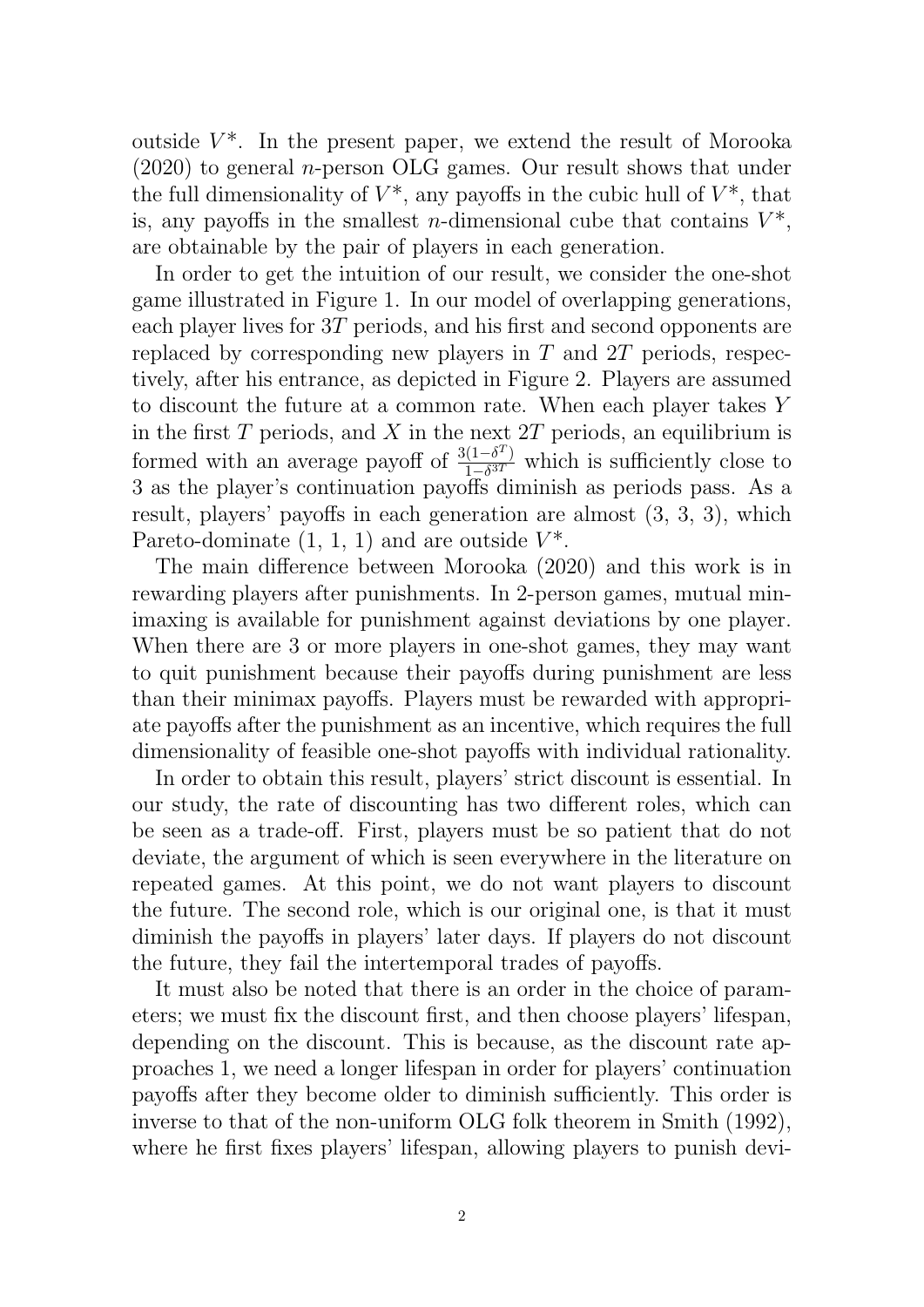|  | $A$ 3: $X$ | $\overline{1}$ |         |  | A3:Y       |         |  |
|--|------------|----------------|---------|--|------------|---------|--|
|  |            | 1, 1, 1        | 0, 3, 0 |  | $\sqrt{2}$ | 0, 0, 3 |  |
|  |            | 3, 0, 0        |         |  |            |         |  |

Figure 1: Stage game 1

|                |           |              | Gen.1           |                |                | Gen.2          |  |                | Gen.3           |                |                              |                    |
|----------------|-----------|--------------|-----------------|----------------|----------------|----------------|--|----------------|-----------------|----------------|------------------------------|--------------------|
| $A_1$          |           | $1\sim 3\pi$ |                 |                | $37+1 \sim 67$ |                |  | $67+1 \sim 97$ |                 | <b>Service</b> |                              |                    |
| A <sub>2</sub> | $1\sim T$ |              | $T+1\sim$ 4 $T$ |                |                | $47+1 \sim 77$ |  |                | $77+1 \sim 107$ |                | $\sim$ 100 $\sim$ 100 $\sim$ |                    |
| $A_3$          |           | $(1 - 2T)$   |                 | $2T+1 \sim 5T$ |                | $57+1 \sim 87$ |  |                | $87+1 \sim 117$ |                |                              | <b>State State</b> |

Figure 2: Structure of overlapping generations in the case of  $n=3$ 

ations strictly under no discount, and then chooses the discount with which the punishments are still available.

In relation to infinitely repeated games, our logic is compared to that of Lehrer and Pauzner (1999). They studied two-person infinitely repeated games with different discounting between players, and showed that players can obtain equilibrium payoffs outside the set of feasible one-shot payoffs *V*. In their model, the player who evaluates future payoffs at a higher rate gives payoffs to his opponent with less patience first, and is rewarded later. This allows players to obtain higher payoffs outside *V* . In Lehrer and Pauzner (1999), however, there is an asymmetricity of payoffs between players. In our model, on the other hand, all players' payoffs can be raised at no cost.

We define the model and show the results in Section 2 and Section 3 concludes.

## **2 Model and Results**

Let  $N = \{1, 2, \dots, n\}$  for  $n \geq 2<sup>1</sup>$  represent the set of players in a one-shot game. For  $i \in N$ , let  $A_i$  be the set of *i*'s actions and let  $A = \prod_{i \in N} A_i$ . Let  $g_i$  be the one-shot payoff function of *i*. Let  $G=G(N, A, g)$  be the one-shot game considered. Without loss of generality, we assume that each player's minimax payoff in *G* is 0. Let  $V = co(q(A))$  be the set of feasible payoffs in *G*. The set of feasible and individually rational payoffs is then defined as  $V^* = V \cap R^{n+}$ . We assume the full dimensionality, that is, dim  $V^* = n$ . We also assume that the origin is included in  $V^*$ .

<sup>&</sup>lt;sup>1</sup>Although our result holds in the case of  $n=2$ , it is included in the stronger result of Morooka (2020) without full dimensionality condition.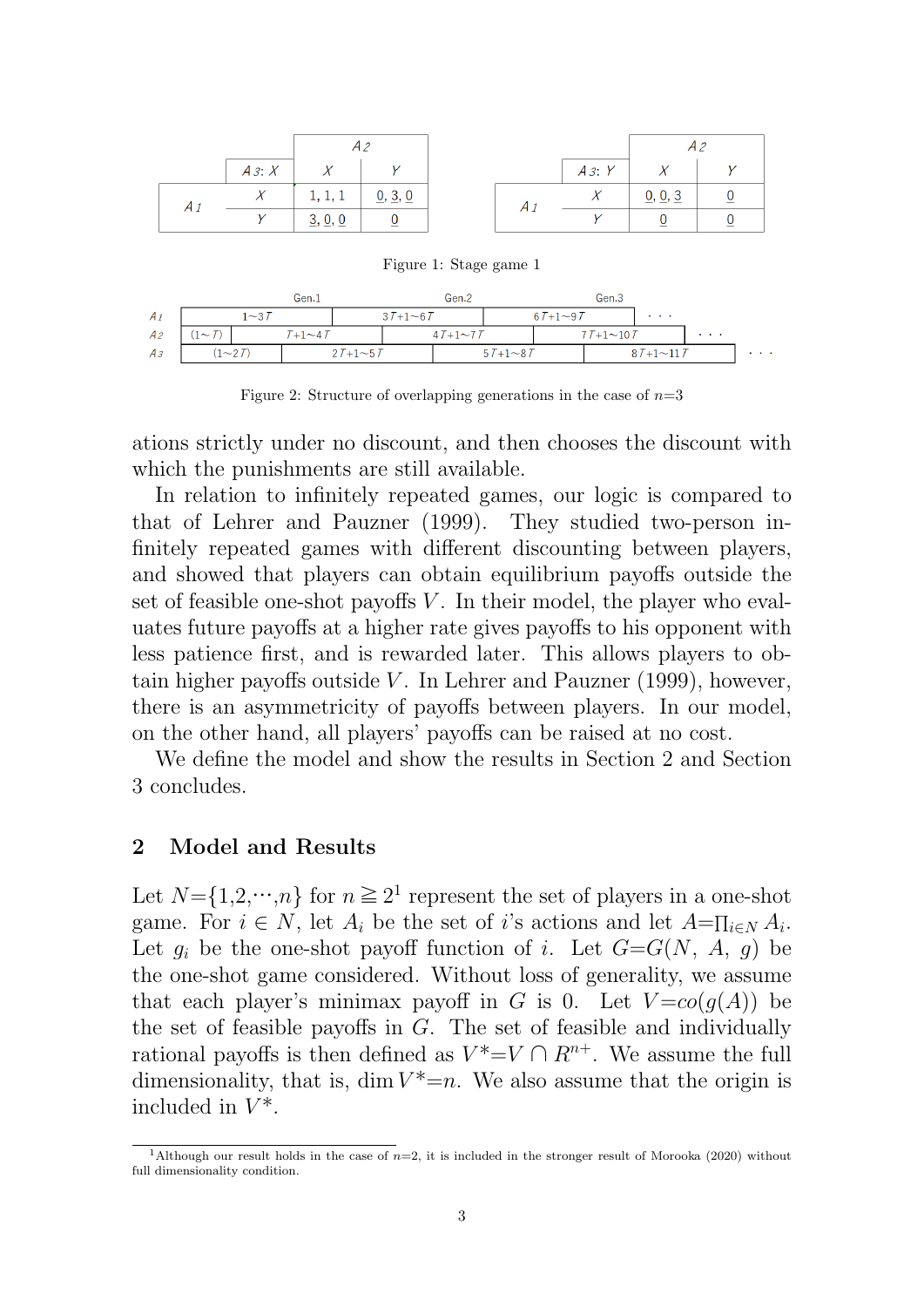In order to rigorously characterize the set of equilibrium payoffs in our result, consider the following value  $r_i$  for  $i \in N$ :

$$
r_i = \max_{v \in V^*} v_i.
$$

This value is the best feasible and individually rational payoff for player *i*. We then define the *open cubic hull* of  $V^*$ , say  $C(V^*)$ , as follows:

$$
C(V^*) = \prod_{i \in N} (0, r_i).
$$

For example, in the game shown in Figure 1,  $r_1=r_2=r_3=3$  and  $C(V^*)=(0,$  $3)^{3}$ .

We now turn to construct our model of OLG games,  $OLG(G; \delta)$ , *T*), as follows. Let *T* be a natural number. Each player lives for *nT* periods: the player of  $k$ 'th generation with action  $A_i$  lives between period  $(k-1)nT + (i-1)T + 1$  and  $knT + (i-1)T$ . Exclusively, 0'th generation with action  $A_i$  for  $i \neq 1$  lives between period 1 and  $(i-1)T$ . The case of *n*=3 is shown in Figure 2.

In our model, each player's future payoffs are discounted at a common rate  $\delta \leq 1^2$ . It is assumed that players can use the public randomizing device each period and that the monitoring is perfect. Let  $g_i(t)$  be the one-shot payoff of a player with the action set  $A_i$  in period *t*. When the sequence of actions  $\{a_t\}_{t=1}^{n}$  is played throughout a player's life with action set  $A_i$  (except in the case of players in 0'th generation), his average payoff is as follows:<sup>3</sup>:

$$
\frac{1}{\sum_{t=1}^{n} \delta^{t-1}} \sum_{t=1}^{n} \delta^{t-1} g_i(a_t).
$$

The following result holds.

Theorem 1 (The Folk Theorem in discounted *n*-person OLG Games). For every  $v \in C(V^*)$ , and for every  $\epsilon > 0$ , there is  $\delta_0 \in (0, 1)$  such that if  $\delta \in [\delta_0, 1]$ , then for every *T* sufficiently large, there is a subgame perfect equilibrium in  $OLG(G; \delta, T)$ , where the pair of players in each generation<sup>4</sup> obtains average payoffs  $\epsilon$ -close to *v*. This vector in particular need not be feasible.

<sup>&</sup>lt;sup>2</sup>Although our result does not hold with  $\delta=1$ , it is convenient to consider this case in order to construct the strict punishments under no discount which is still available with *δ <*1.

<sup>&</sup>lt;sup>3</sup>For players in 0'th generation, please replace  $nT$  by their lifespans

<sup>4</sup>Players in 0'th generation with shorter lifespans are excluded from this result.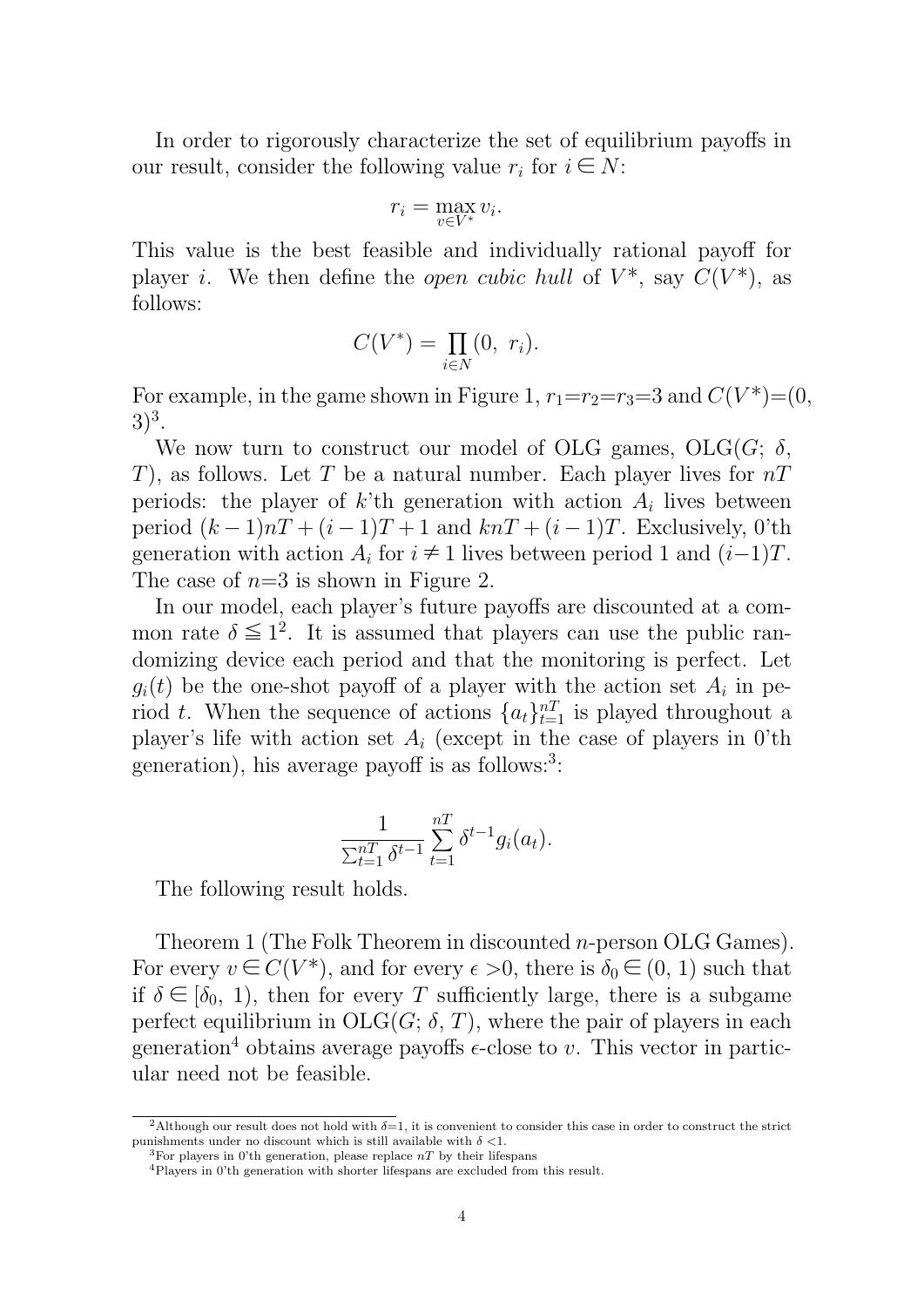Before the formal proof, we see in detail that in the OLG model of the following stage game in Figure 3, each player can obtain  $v_i = 5$ within the error of  $\epsilon$ =0.1 in an equilibrium, with  $\delta$ =0.95. In the Pareto frontier of this game, the sum of payoffs is 13, which is less than  $\sum_i v_i = 15$ . In this game, *Y* is the strongly dominant action for all players. However, in order to generate efficient (resp. minimaxing) outcome, two players must take *X* (resp. *M*) enduring payoff *−*1, which is less than the minimax value. Moreover, the only one Nash profile (*Y* , *Y* , *Y* ) is not only Pareto-inferior but also gives considerably high payoffs to players, so it cannot be used both on the path and for punishments. It is assumed that in each period, the nature draws one integer from 1 to 16 with equal probability, and that players commonly observe it. Consider the following strategy.

If there is no deviation, players play the following path strategy:

*·*When a player exits, he takes *Y* and his opponents take *X*.

*·*In all the other periods, players play the action which gives 5 to the youngest player and gives 4 to the other players. This payoff is generated when players play  $(Y, X, X)$  (which yields 15 to the youngest player and *−*1 to his opponents) with probability 3/8, (*X*, *Y*, *X*) with probability 5/16, and  $(X, X, Y)$  with probability 5/16.

If someone deviates, players play one from the following punishments. The punishments are also applied to the deviations from themselves.

*·*(Punishment 1) If there are at least three periods left between the next period and the oldest player's exit, or if a player deviates at his opponent's exit, the deviator plays *Y* and his opponents play *M* in the next period. Then, in the following period, players play the action which gives 1 to the deviator and gives 3 to his opponents. The payoffs  $(1, 3, 3)$  are generated when players play  $(Y, X, X)$  with probability 1/8,  $(X, Y, X)$  with probability 1/4,  $(X, X, Y)$  with probability 1/4, and (*M*, *M*, *M*) with probability 3/8. After that, they return to the path.

*·*(Punishment 2) If the oldest player deviates and there are 2 periods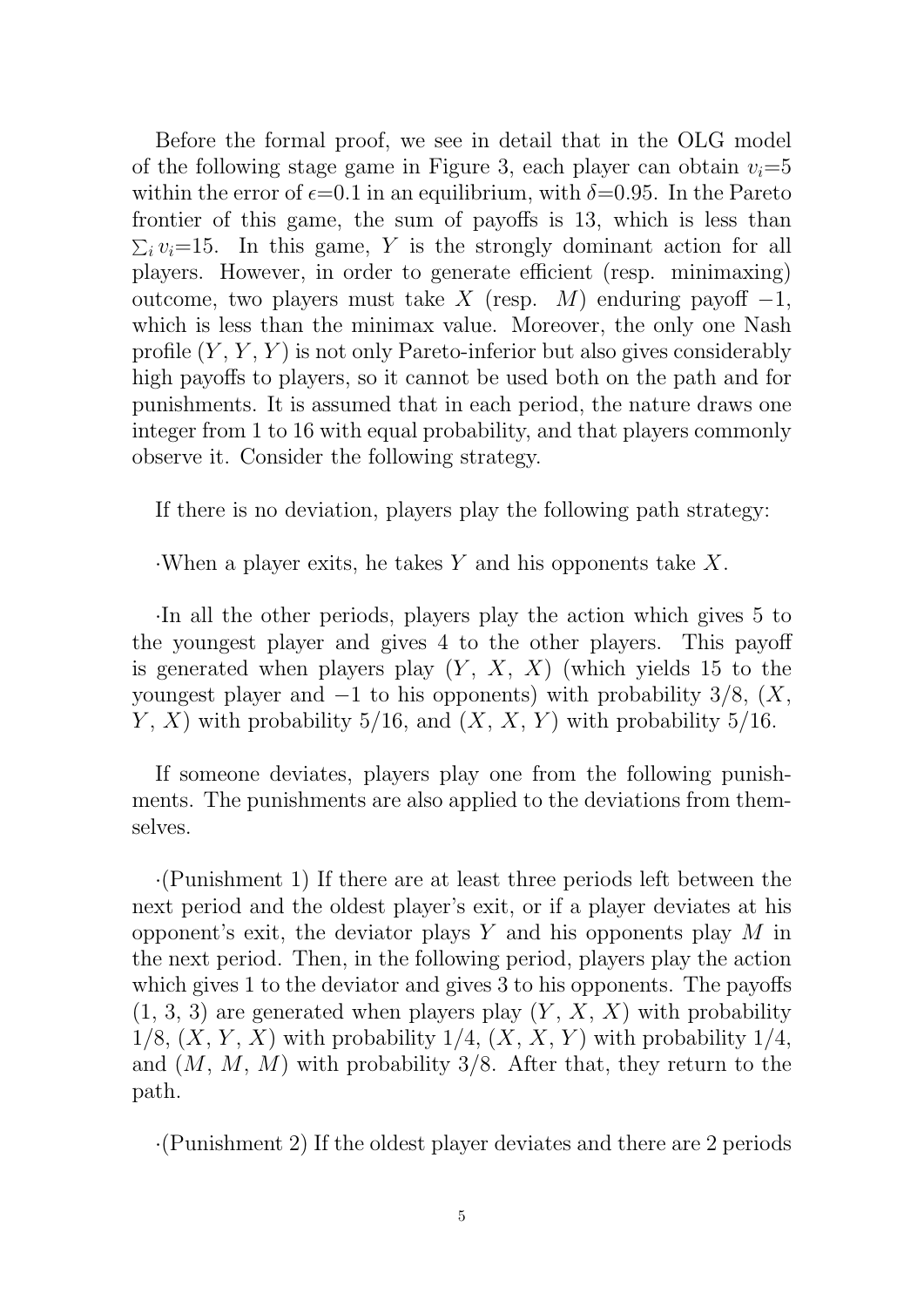left before his exit, he plays *Y* and his opponents play *M* until he exits. After that, players return to the path.

*·*(Punishment 3) If the oldest player deviates 1 period before his exit, he plays *Y* and his opponents play *M* in the next period. After that, players return to the path.

*·*(Punishment 4) If a younger player deviates and there are at most 2 periods left before the oldest player's exit, players play (*Y* , *Y* , *Y* ) until the exit of oldest. After the exit, players play the action which gives 3 to them for 12 periods. Then, they return to the path. The payoffs  $(3, 3, 3)$  are generated when players play  $(Y, X, X)$ ,  $(X, Y, Y)$ *X*), (*X*, *X*, *Y* ), and (*M*, *M*, *M*) with equal probability.

We show that the above strategy forms an equilibrium. First, observe that players' minimum one-shot payoff is *−*1 and that their maximum one-shot gain from deviations is 1, by the construction of equilibrium strategy. Consider the deviation of one player when there are at least three periods left between the next period and the oldest player's exit, or when a player deviates at his opponent's exit. If he does not deviate, his payoff in the current period and next two periods is at least  $-1+3\delta(1+\delta)$ . If he deviates, it reduces to at most  $1+\delta^2$  by Punishment 1. Because  $\delta$ =0.95, the former is greater than the latter.

Second, consider the oldest player's deviation right before his exit. When there are 3 periods between the current period and his exit, his payoff from the current period on is at least  $-1 + 3\delta + 15\delta^2$  without deviations. If he deviates, it reduces to at most 1 by Punishment 2. When there are 2 periods before his exit, his payoff without deviations is at least *−*1+15*δ*, whereas it reduces to at most 1 by Punishment 3 if he deviates.

Third, consider a younger player's deviation right before the oldest player's exit. When there are 3 periods between the current period and the oldest player's exit, his payoff from the current period and the 12'th period after the exit is at least  $-1+3δ-δ<sup>2</sup>+4δ<sup>3</sup>(\sum_{t=1}^{12} δ<sup>t-1</sup>)$  if he does not deviate. If he deviates, it reduces to at most  $1+4.2\delta(1+\delta)+$  $3\delta^3(\sum_{t=1}^{12} \delta^{t-1})$  by Punishment 4. When there are 2 periods between the current period and the exit, the payoff is at least  $-1-\delta+4\delta^2(\sum_{t=1}^{12}\delta^{t-1})$ if he does not deviate. If he deviates, it reduces to at most  $1 + 4.2\delta$  +  $3\delta^2(\sum_{t=1}^{12} \delta^{t-1}).$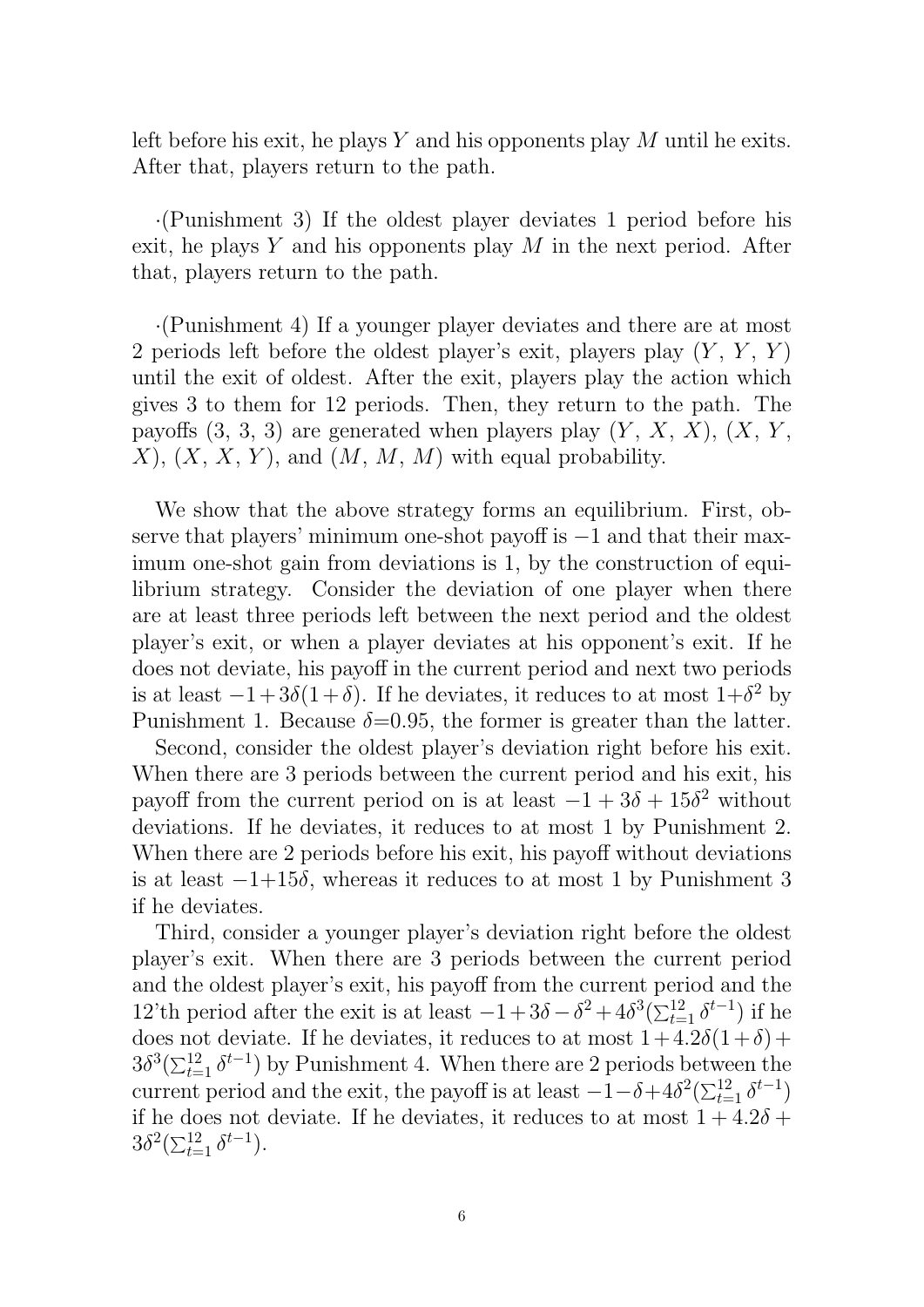Finally, take  $T \ge 51$ . Then, players' payoff is almost 4.9.

Now, we proceed to formally prove the result. We generalize the punishments against the deviations described above.

Proof. Fix  $v = (v_1^1)$  $\frac{1}{1}, \cdots, \frac{v^n}{n}$  $n_n$ <sup>n</sup>)  $\in C(V^*)$  and  $\epsilon > 0$ . By the definition of  $C(V^*)$ , there exists an  $(n-1)$ -dimensional vector  $v^i$  $\sum_{i=1}^{i}$  for  $i \in N$  which satisfies  $v^i = (v_i^i)$  $i$ <sup>*i*</sup>,  $v^i$ <sub>*-*</sub>  $\frac{i}{-i}$  ∈ int.*V*<sup>\*</sup>. Let *a*<sup>*i*</sup> be a (correlated) profile with one-shot payoffs  $v^i$ . Because dim  $V^* = n$  and of the assumption that the origin is in  $V^*$ , there exists a (correlated) profile c and  $d^i$  with one-shot payoffs  $g(c) \in V^*$ ,  $g(d^i) \in V^*$  satisfying  $g_i(d^i) < g_i(d^j)$  (no dev. from minimax *j*),  $g_i(d^i) < g_i(c)$  (no dev. from *c*) and  $g_i(c) < v_i^j$ (no dev. to *c*) for  $j \neq i^5$ . Players take *c* instead of  $a^j$  to punish the player with *A<sup>i</sup>* after he becomes the older player, when he deviated right before the exit of his opponent with  $A_j$ , whereas  $d^i$  is played as a "reward" after the punishment against him when he deviated far before the currently oldest player's exit. We denote the minimaxing profile against *i*, the profile which gives the maximum payoff to *i*, and a one-shot Nash profile, as  $m^i$ ,  $b^i$ , and *e*, respectively.

The game starts with playing  $a^1$  in period 1. The parameters  $Q$ , *M*, *S*, and *P* are natural numbers and determined later in this order for which the following strategy profile is subgame perfect. The profile consists of six steps, and we need the obserbavility of mixed actions to work all the steps well, except Step 2. We also need PRD for Steps 1 and 4 in order to let players play  $a^i$  and  $c$ .

When there is no deviation, players play the following path strategy. Suppose that the youngest (resp. oldest) player has the action set *A<sup>i</sup>* (resp.  $A_j$ ) for  $i \in N$  and  $j \neq i$ .

Step 1. When there are at least *S* periods left between the next period and the oldest player's exit, players play *a i* .

Step 2. When there are at most *S* periods left between the current period and the oldest player's exit, players play  $b^j$ .

<sup>&</sup>lt;sup>5</sup>We can indeed find such *c* and  $(d^{i})_{i \in N}$ . To see this, choose any  $i \in N$ . There exists a vector on the line connecting the origin and  $v^i$ , each of whose components is less than  $\min_{(i,j)} v_i^j$ . Because of the assumption that the origin is in  $V^*$ , we can choose c as a pair of actions giving such a vector. Then, because of full-dimensionality, we can choose a vector in the interior of  $V^*$  such that only the *i*'th component is less than  $g_i(c)$ , with remaining other components being the same as  $g(c)$ . We can choose  $d^i$  as giving such a vector.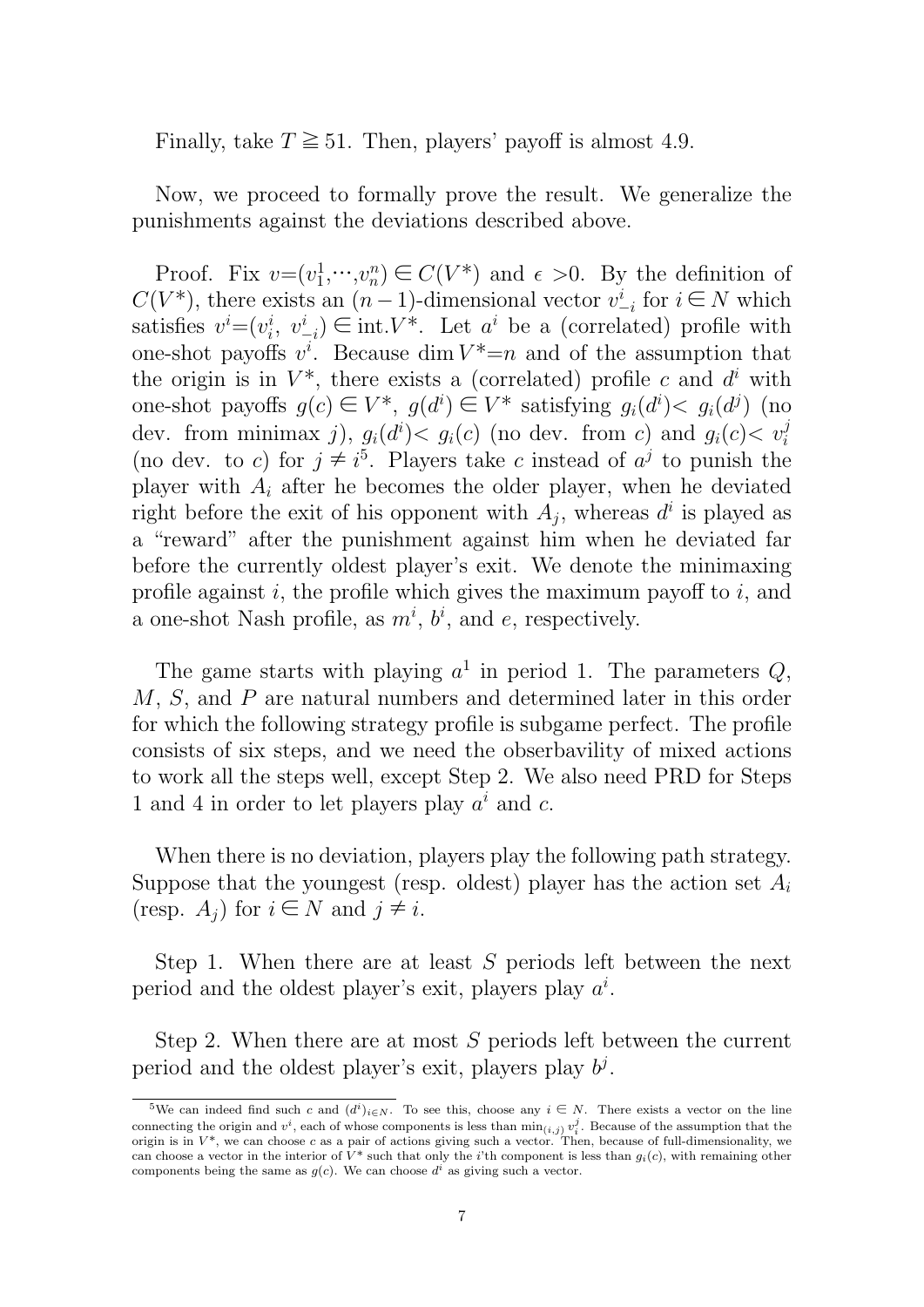After someone unilaterally deviates, players play the following punishments. The punishments are also applied to the deviations from themselves. Right after the punishments, players return to the path. Suppose that the deviator has the action set  $A_i$  for  $i \in N$ .

Step 3. When there are at least *Q*+*M*+*S* periods left between the next period and the oldest player's exit, or when a player deviates at the period of his opponent's exit, players play *m<sup>i</sup>* for *Q* periods, and then play  $d^i$  for M periods.

Step 4. When the deviation is by a younger player and there are at most *Q*+*M*+*S* periods left between the current period and the oldest opponent's exit, players play *e* until the opponent's exit. After that, players play *c* for *P* periods.

Step 5. When the deviation is by the oldest player and there are at most  $Q+M+S$  periods left between the current period and his exit, players play *m<sup>i</sup>* until he exits.

When players play this strategy profile,  $a^i$  is played for  $T-S$  periods on the equilibrium path when the player with  $A_i$  is the youngest, which guarantees that his average payoff is almost equal to  $v_i^i$  under the positive rate of discounting and sufficiently long lifespan. In the remainder of this section, it is proved that the above strategy profile forms a subgame perfect equilibrium for  $\delta$  sufficiently close to 1 when we choose the length of punishments appropriately. The methodology is to provide strictly positive penalties for any unilateral deviation from each step when  $\delta=1$ . Then, by continuity of payoffs, there is some  $\delta_0 \in (0, 1)$  for which all penalties are still positive for  $\delta \in [\delta_0,$ 1). For each step, the "worst-case scenario" is concerned, where the incentive to deviate is greatest.

We define the following variables:  $u_i = \min_{j \neq i} \{v_i^i\}$  $\dot{i}$ ,  $v_i^j$  $g_{i}^{j},\,\,g_{i}(c),\,\,g_{i}(d^{j})\}$ is the worst one-shot payoff for players in Steps 1 and 4. *β* is the maximum one-shot payoff for players.  $\beta$  is the least payoff among players' maximum one-shot payoffs, and  $\omega$  is the minimum one-shot payoff for players. Suppose that the deviator has the action set *A<sup>i</sup>* .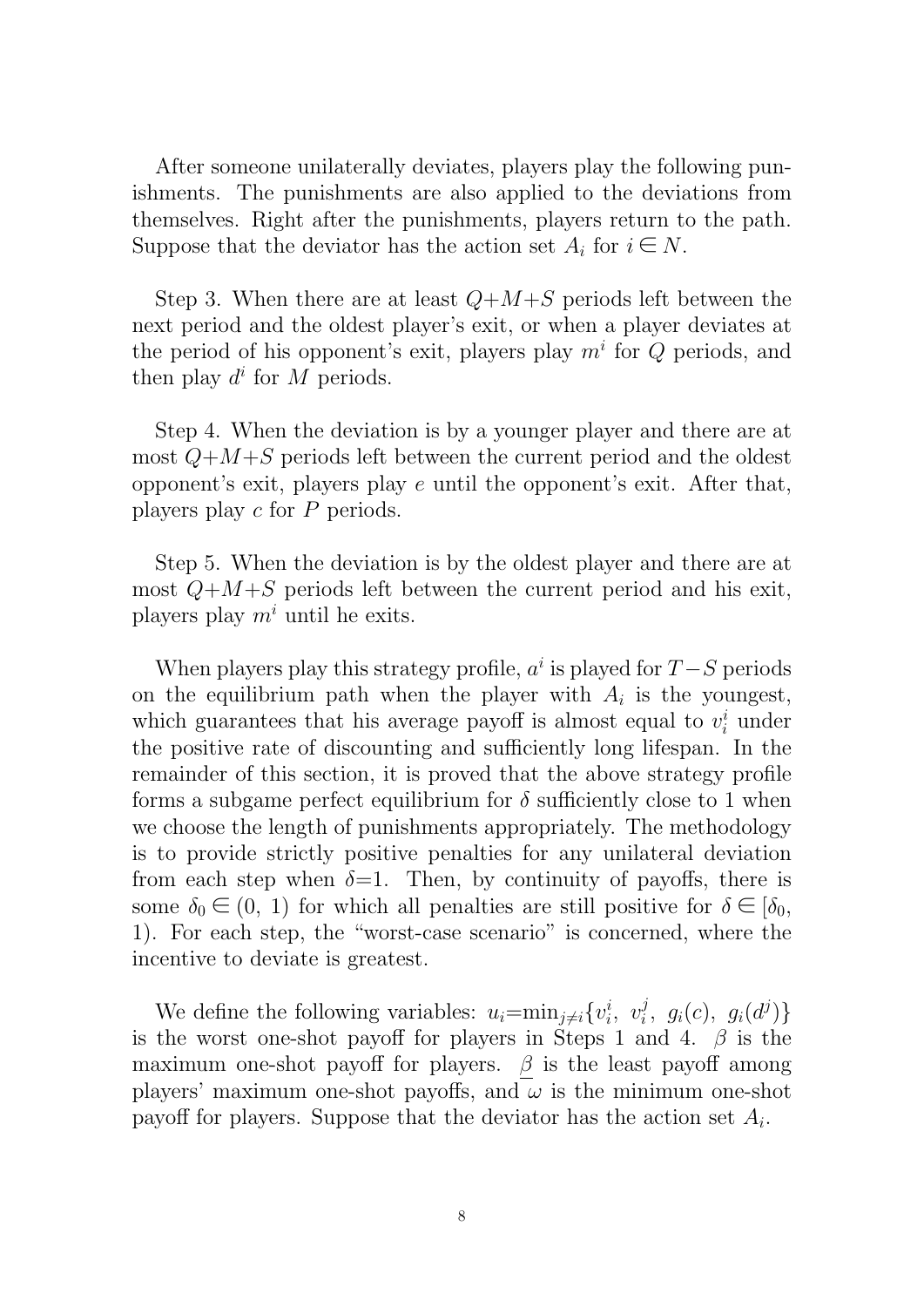$\cdot$  Deviations from Steps 1, 3, and 4 when there are at least  $Q+M+S$ periods left between the next period and the oldest player's exit:

First, suppose that no player is to be minimaxed in the current period. The deviator gets at most *β* immediately, and at most 0 in the following *Q* periods by Step 3. When he does not deviate, his payoff through these  $1+Q$  periods is at least  $g_i(d^i)$ . We can avoid the deviation when we choose Q satisfying the following equations for all  $i \in$ *N*:

$$
(1+Q)g_i(d^i) > \beta.
$$

Second, suppose that his opponent is to be minimaxed in the current period. When he deviates in this period, he gets at most *β* immediately, and at most 0 in the following  $Q$  periods, and then at most  $g_i(d^i)$ in the next *M* periods. When he does not deviate, his payoff through these  $1+Q+M$  periods is at least  $Q\omega+(M+1)u_i$ . We can avoid the deviation when we choose *M* satisfying the following equations for *i* ∈ *N*:

$$
Q\omega + (M+1)u_i > \beta + Mg_i(d^i).
$$

・Deviations by the oldest player when there are at most *Q*+*M*+*S* periods left between the current period and his exit:

Suppose that the oldest player deviates from the beginning of Step 3 and there are  $Q+M+S-1$  periods left between the next period and his exit. He gets at most *β* immediately, and at most 0 in the following *Q*+*M*+*S−*1 periods because of Step 5. When he does not deviate, his payoff through these  $Q+M+S$  periods is at least  $(Q+M)\omega+S\beta$ . We can avoid the deviation when we choose *S* satisfying the following equations for  $i \in N$ :

$$
(Q+M)\omega + S\underline{\beta} > \beta.
$$

・Deviations by a younger player when there are at most *Q*+*M*+*S* periods left between the current period and the oldest player's exit: Suppose that the player deviates from the beginning of Step 3 and there are  $Q+M+S-1$  periods left between the next period and the exit of oldest player with  $A_j$ . He gets at most  $\beta$  immediately and  $(Q+M+S-1)q_i(e)$  in the following  $Q+M+S-1$  periods. After the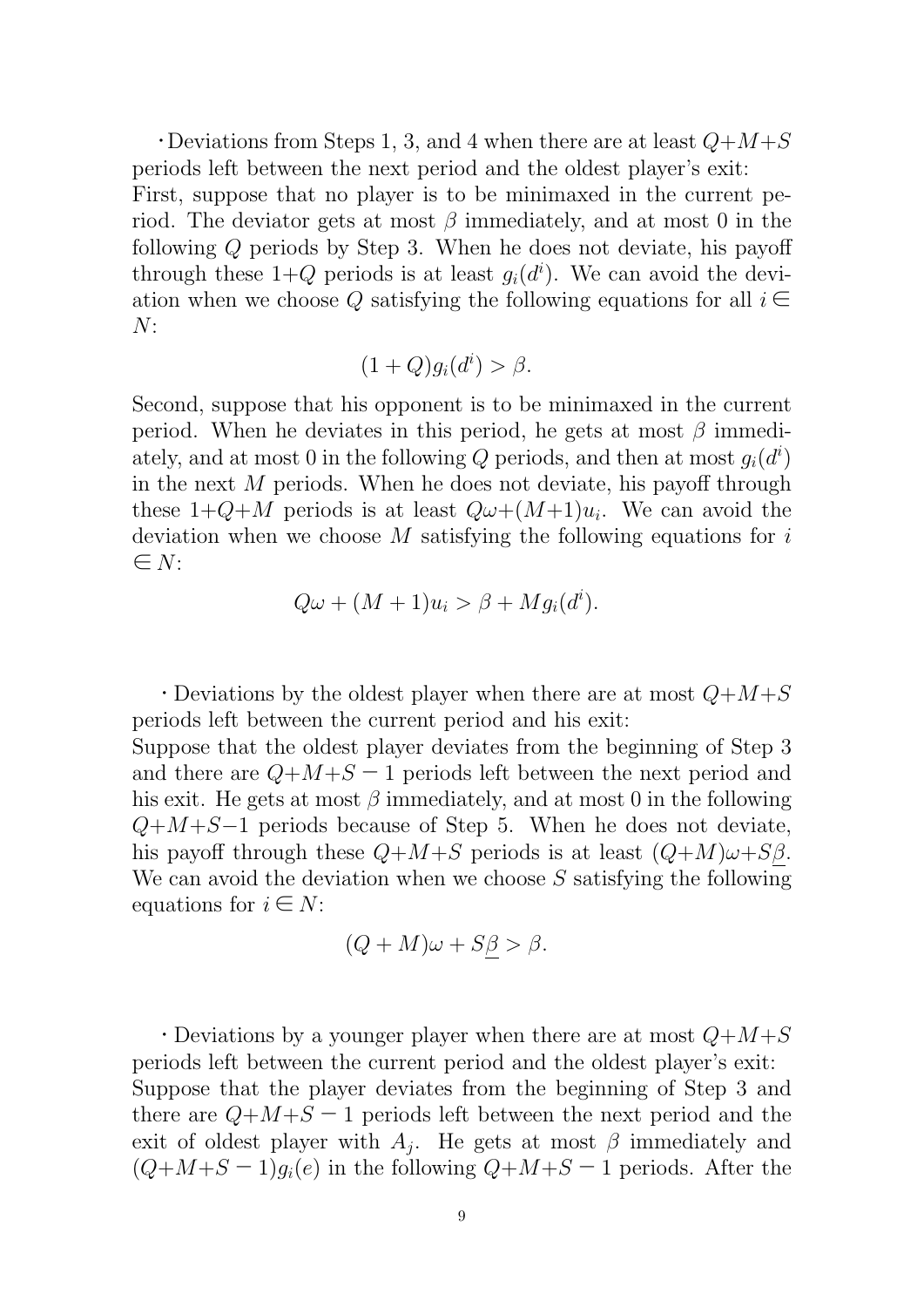oldest player's exit, his payoff in the following *P* periods is reduced to  $P g_i(c)$  because of Step 4. When he does not deviate, he gets at least  $(Q+M+S)\omega$  in the following  $Q+M+S$  periods and at least  $Pv_i^j$  after the entry of younger opponent. We can avoid the deviation when we choose *P* satisfying the following equations for  $i \in N$  and  $j \neq i$ :

$$
(Q + M + S)\omega + Pv_i^j > \beta + (Q + M + S - 1)g_i(e) + Pg_i(c).
$$

Therefore, deviations from any steps strictly decrease deviators' payoffs under no discount, which means that the above strategy profile forms a subgame perfect equilibrium for some  $\delta_0 \in (0, 1)$  and  $\delta \in$ [*δ*0, 1). Fix such a *δ*. Note that the parameters *Q*, *M*, *S*, and *P* are independent of the players' lifespan. We then choose  $T_0$  which satisfies the following equations:

$$
T_0 > P + Q + M + S,
$$

$$
\frac{1}{1 - \delta^{n} \tau_0} \{ (1 - \delta^{T_0 - S}) v_i^i + (\delta^{T_0 - S} - \delta^{n} \tau_0) \omega \} > v_i^i - \epsilon, \text{ and}
$$
  

$$
\frac{1}{1 - \delta^{n} \tau_0} \{ (1 - \delta^{T_0 - S}) v_i^i + (\delta^{T_0 - S} - \delta^{n} \tau_0) \beta \} < v_i^i + \epsilon \text{ for } i \in N.
$$

In the last two equations, each LHS is the minimum and maximum of each player's average payoff, respectively. These values converge to *v i i* for any  $\delta$  <1 when  $T_0 \rightarrow \infty$ . Set  $T \geq T_0$ . Then, the average payoff of each player with  $A_i$  is almost equal to  $v_i^i$  within the distance of  $\epsilon$ .  $\Box$ 

### **3 Conclusion**

In this paper, we have analyzed the model of *n*-person OLG games. Under the condition of full dimensionality, we have seen that players can obtain average payoffs outside the convex hull of one-shot payoffs. One remaining question is how the result will change when the stage game does not have the full dimensionality. Even in such a case, players may still be able to obtain payoffs outside the feasible set of one-shot payoffs. Consider the pure coordination game in Figure 4. Clearly, the dimension of this game is 1. For example, when players play *Y* in the first *T* periods and *X* in the following 2*T* periods, one player attains almost 1 and his opponents attain almost 0. As a result,